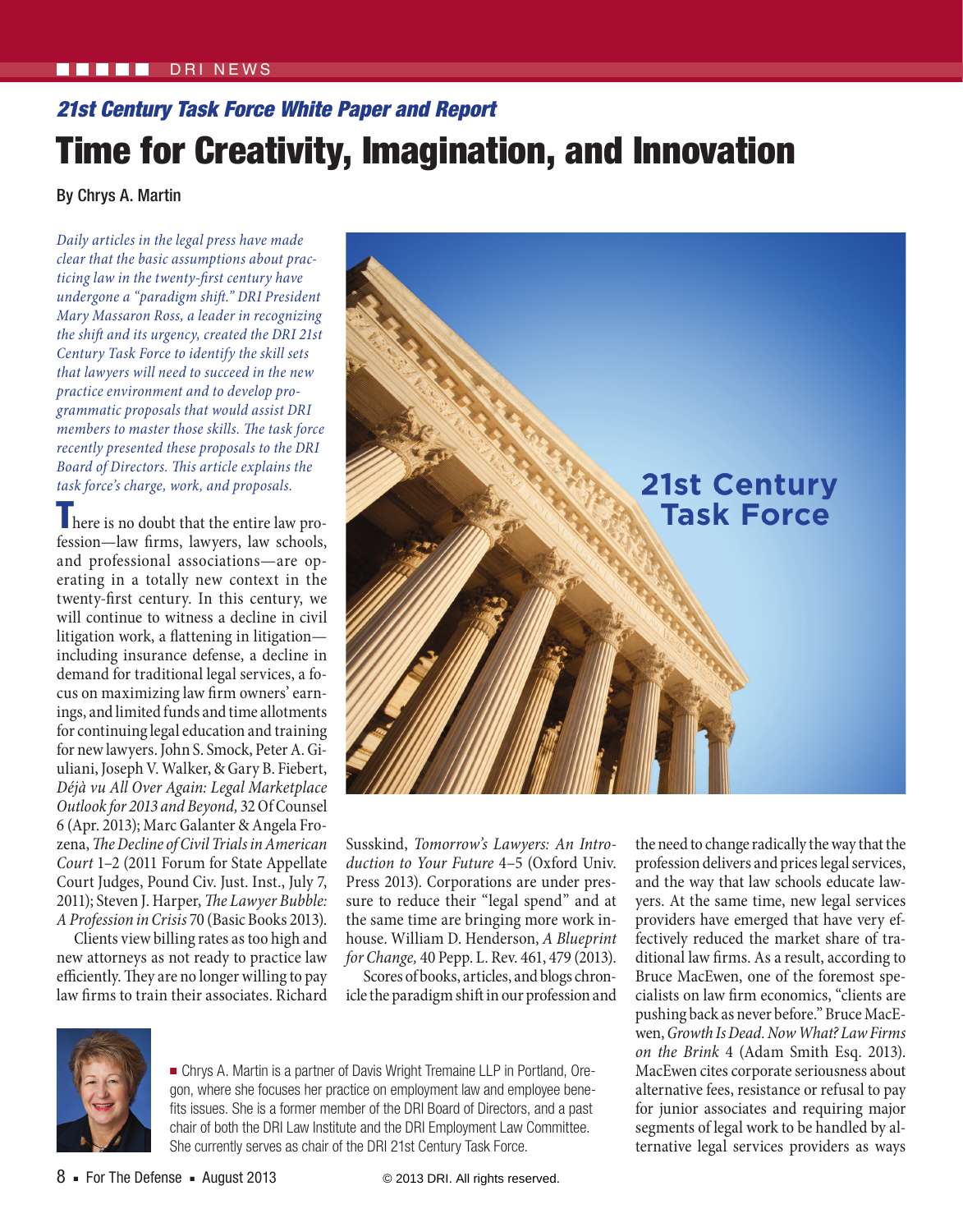that clients have rejected traditional legal business practices. *Id*. at 4–5.

So what is the result of this significant paradigm shift in our profession? As one prolific law blogger notes,

these two forces—a decline in overall legal spend and innovative new options for legal services—combine to reduce demand for the services of lawyers… This one-two punch produces a large and growing pool of unemployed and underemployed lawyers, downward pressure on lawyer incomes (especially

among inexperienced practitioners), and succession crises at law firms in which senior partners who control client relationships grip the reins of power even tighter.

Jordan Furlong, *The Evolution of the Legal Services Market: Stage 2*, Law21 (Nov. 6, 2012), [http://](http://www.law21.ca/2012/11/the-evolution-of-the-legal-services-market-stage-2/) [www.law21.ca/2012/11/the-evolution-of-the-legal-](http://www.law21.ca/2012/11/the-evolution-of-the-legal-services-market-stage-2/)

[services-market-stage-2/](http://www.law21.ca/2012/11/the-evolution-of-the-legal-services-market-stage-2/).

Welcome to the twenty-first century law profession.

Commentators also agree that legal education is in crisis. Huge proportions of law school graduates cannot find jobs in the legal field. Press Release, Nat'l Assoc. for Legal Career Professionals*,* Law School Grads Face Worst Job Market Yet—Less Than Half Find Jobs in Private Practice (June 7, 2012), [http://www.nalp.org/2011selecte](http://www.nalp.org/2011selectedfindingsrelease) [dfindingsrelease](http://www.nalp.org/2011selectedfindingsrelease). Law firms and corporations find that new lawyers are not prepared to practice law. Scores of legal articles, symposia, and seminars in the legal education field have tried to address these issues. In a strategy memo to fellow legal educators, William D. Henderson, director of the Center on the Global Legal Profession at Indiana University Bloomington Maurer School of Law, stated that "the demand for our core product—traditionally educated law school graduates—is collapsing." Henderson*, supra*, at 462. He noted that "creating more 'practice ready' graduates will help some law schools more effectively place their graduates in the finite—and likely shrinking—market for traditional entry level legal jobs." *Id*. He then discussed "the principles that a twenty-first century U.S. law school needs to follow in order to survive the shift." *Id*. at 464. Henderson identified a competency-based, experientially taught curriculum, including "team work, communication skills, emotional self-control, problem-solving, and decision-making." *Id*. at 505. Continuing legal education (CLE) providers can provide opportunities to acquire these skills in an experiential setting immediately with new offerings in the critical areas. Experienced as well as new lawyers need these new skills, and the DRI 21st Century Task Force members believe that DRI can and should provide those skills.

Law firms and CLE service providers

Clients demand change right now. They want lawyers who have project-management skills, team skills, communication skills, budgeting skills, and leadership skills.

> cannot wait for law schools to retool their programs, holding off on hiring until a new wave of lawyers trained in more practical skills emerge from these new programs. Margaret Martin Barry, *Practice Ready: Are We There Yet?* 32 B.C. J. Law & Social Just. 247, 256 (2012). Clients demand change right now. They want lawyers who have project-management skills, team skills,

communication skills, budgeting skills, and leadership skills. Blogger Jordan Furlong, after chronicling the decline of "big law" and predicting a resurgence in the future of our profession, offers suggestions for the skills that our lawyers will need. He notes, "[p]roject-management is about as close to a silver bullet as the legal profession could ask for these days." Jordan Furlong, *How I Learned to Stop Worrying and Love Project Management*, Law21 (Apr. 9, 2010), [http://www.law21.ca/2010/04/](http://www.law21.ca/2010/04/how-i-learned-to-stop-worrying-and-love-project-management/) [how-i-learned-to-stop-worrying-and-love-project-](http://www.law21.ca/2010/04/how-i-learned-to-stop-worrying-and-love-project-management/)

> [management/](http://www.law21.ca/2010/04/how-i-learned-to-stop-worrying-and-love-project-management/). Kenneth S. Siegel, chief administrative officer and general counsel of Starwood Hotels and Resorts Worldwide, Inc., recently stated that he is looking for teams: "These virtual teams help facilitate knowledge and goal sharing while also keeping costs within reason." General

Counsel File: Kenneth S. Siegel, Practical Law, The Journal (Apr. 1, 2013), [http://](http://us.practicallaw.com/0-525-4223) [us.practicallaw.com/0-525-4223](http://us.practicallaw.com/0-525-4223). Deanell Reece Tacha, dean of the Pepperdine University School of Law, asserts that lawyers and law students must learn "to work together in teams to solve problems and to understand the business aspects of law practice like project management, the needs of cli-

# **DRI 21st Century Task Force Members**

- **Chrys A. Martin,** Chair; Davis Wright Tremaine LLP, Portland, OR **Craig R. Mayfield,** Vice Chair; Hill Ward
- Henderson, Tampa, FL **Eileen E. Buholtz**, Connors & Corcoran
	- PLLC, Rochester, NY
- **James M. Campbell**, Campbell Trial Lawyers, Boston, MA
- **Sandra L. Corbett**, Field Law, Edmonton, Alberta, Canada
- **Steven Gerber**, Gonzalez Saggio & Harlan LLP, Wayne, NJ
- **Toyja E. Kelley**, Tydings & Rosenberg LLP, Baltimore, MD
- **Christopher A. Kenney**, Kenney & Sams PC, Boston, MA
- **Mary Massaron Ross**, Plunkett & Cooney PC, Detroit, MI

Minneapolis, MN **Steven R. Schwegman**, Quinlivan & Hughes PA, St. Cloud, MN **Alka Srivastava**, Cranfill Sumner & Hartzog, Raleigh, NC **Sara M. Turner**, Baker Donelson, Birmingham, AL **Mike Weston**, Lederer Weston Craig PLC,

**Stephen O. Plunkett**, Bassford Remele,

- Cedar Rapids, IA **Glenn M. Zakaib**, Cassels Brock Lawyers, Toronto, Ontario, Canada
- **Tyler M. Howes**, DRI Deputy Executive Director, Chicago, IL
- **Kelly L. Tiffany**, DRI Project Manager, Chicago, IL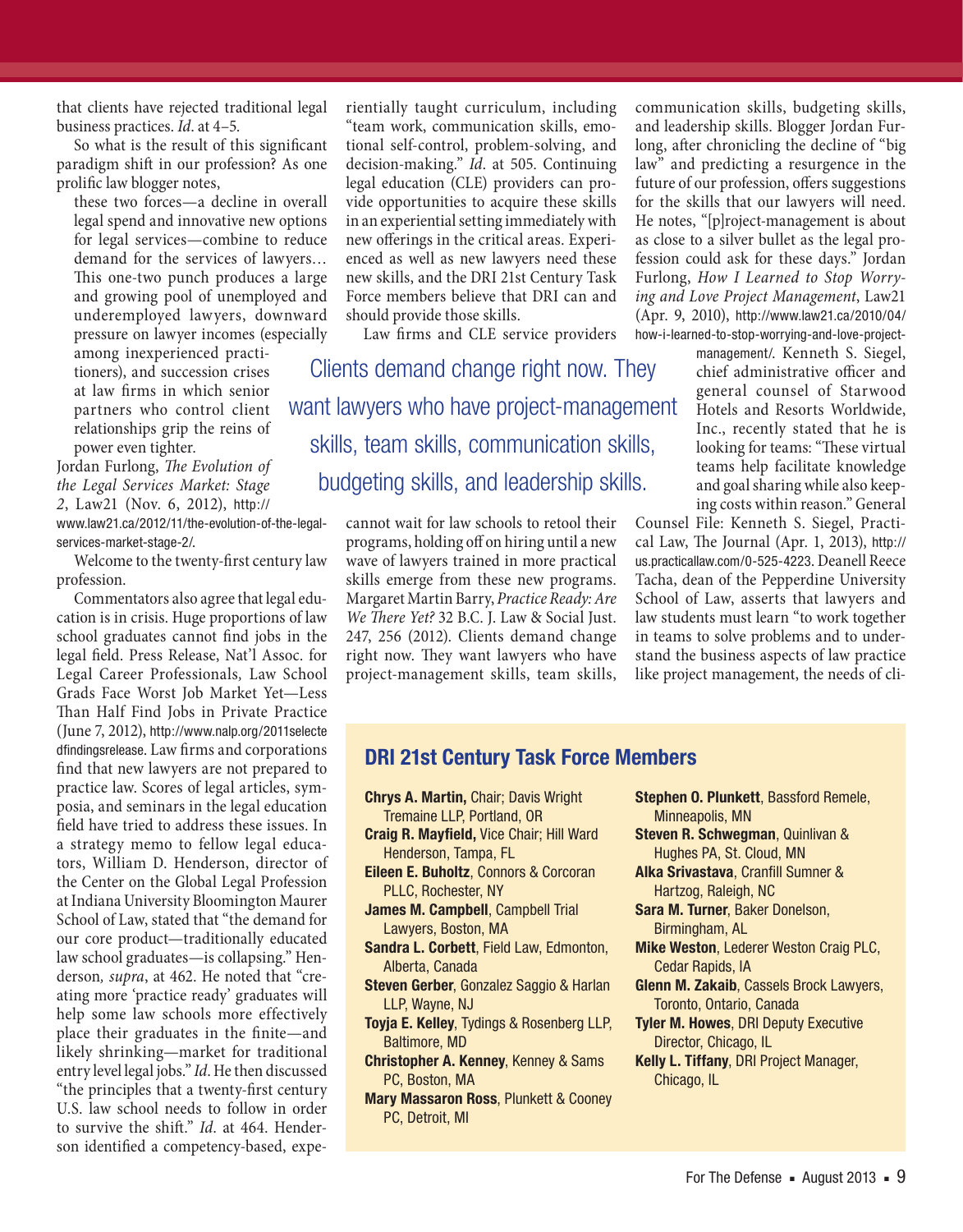#### DRI NEWS

ents, and creative resolution of controversies." Deanell Reece Tacha, *The Lawyer of the Future*, 40 Pepp. L. Rev. 337, 339 (2013). Tacha notes that our profession is responding: "Refreshingly, this very discussion is occurring in law schools, courts, bar associations, and throughout the legal profession." *Id*. at 337. DRI needs to emerge at the forefront of this discussion and become a leader in implementing solutions.

As a result of these trends, closer cooperation between legal education providers, law firms, and clients is advocated to "em-

phasize tighter ties between legal training and practice, whether the focus is on writing skills, decision-analysis, management, business and financial literacy, time management or multi-cultural competence." Martha L. Minow, *Making Global Lawyers for the 21st Century: A Blue Paper* 6. (Harv. L. Prog. Legal Prof. 2010) (Keynote Address to Futu-

reEd 2 Conference, Harv. L. School Oct. 15, 2010). Commentators suggest returning to apprenticeships such as those practiced in the United Kingdom and Canada for new lawyers. Brian Z. Tamanaha, *Failing Law Schools* 175 (Univ. of Chicago Press 2012). Thus, to save our relationships with our clients, we increasingly need to partner with clients and achieve global understanding, diversity, a team approach, and associate understanding of law firm economics. We have a "lost generation of lawyers" that does not have these skills, including associates and partners at all levels currently providing services in law firms. The current economic realities further hamper law firms because senior lawyers currently do not retire and pass on their clients and trial opportunities to younger lawyers, either due to the economic need to stay employed or lack of succession planning by lawyers and law firms. Law firms and bar associations have not understood all the realities: "Most successful partners eventually will need help finding a path that reshapes their self-identity while preserving their dignity. For firms that care, the challenge is to permit disengagement with honor." Harper, *supra*, at 190.

As Furlong has predicted, in the future "traditional volume-based lawyer organizations (bar groups, publishers, CLE providers, etc.) either radically reinvent

themselves or close." The 21st Century Task Force agrees that DRI, to remain a viable organization, must supplement its traditional educational delivery model and courses to teach new and existing lawyers the skills that they will need to succeed in the twenty-first century.

#### **Task Force Charge**

Lawyers, law firms, and their clients need new skills immediately, a pool of welltrained new lawyers for the future, visionary leaders, and bold succession planning

Lawyers, law firms, and their clients need new skills immediately, a pool of well-trained new lawyers for the future, visionary leaders, and bold succession planning to succeed.

to succeed. DRI President Mary Massaron Ross has been a leader in recognizing these issues and their urgency. She created the 21st Century Task Force to identify the skill sets needed by the twenty-first century lawyer and to develop curricula and delivery methods to assist DRI and its member law firms and corporate clients to meet the training challenges.

The DRI task force is composed of diverse lawyers in terms of years of practice, practice areas, firm size, and geographic location. (See page 7 for a complete list).

The task force began its work in October 2012, during the DRI Annual Meeting, followed by several lengthy conference calls and brain-storming sessions designed to identify what the practice of law will look like in the twenty-first century and the new skill sets that lawyers would require to practice in that environment successfully. We studied reports of legal scholars, read papers from symposiums analyzing legal education, and turned to consultant commentators about the future of our profession—particularly litigation. We identified a list of critical skills and categorized them into four general areas: litigation skills, client and professional relationship skills, law firm management skills, and alternative dispute resolution (ADR) skills.

We were tasked with preparing a comprehensive report explaining our work and suggesting new topics and delivery mechanism systems that would make DRI a leader in CLE for the twenty-first century lawyer.

#### **Identifying the Challenges**

Before we started working on programmatic proposals, we identified the challenges to skills acquisition in the four crucial skills areas for twenty-first century lawyers. We broadly categorized the chal-

> lenges as falling into four segments: litigation, client relations, alternative dispute resolution and technology, and law firm management. Identifying these challenges would inform our skills-acquisition proposals. Some of the many recommendations include the following.

#### **Litigation Challenges**

Noting that the base of DRI membership is composed mostly of litigators and corporate in-house counsel who manage outside litigation, we focused on the shifting paradigm within that particular area of the law. Based on their own personal experiences, task force members agreed with commentators that the twenty-first century practice of law will continue to encounter a diminishing number of cases advancing to trials, resulting in few opportunities for new lawyers to hone trial practice skills. With corporate legal budgets constrained, lawyers will have to practice in a much more efficient manner. Clients also now require lawyers to prepare and stick to accurate budgets, provide fee estimates, and embrace alternative fee arrangements. This all requires precision in litigation management, which is accomplished through strategic planning, project management principles, and creating teams of diverse experts. Working crossborder and with non-lawyer team members will become the new norm.

#### **Client Relations Challenges**

On the client relationship front, as clients become more globalized and diverse, lawyers need to learn business etiquette and how to behave professionally in diverse business and social situations, including cross-border etiquette for international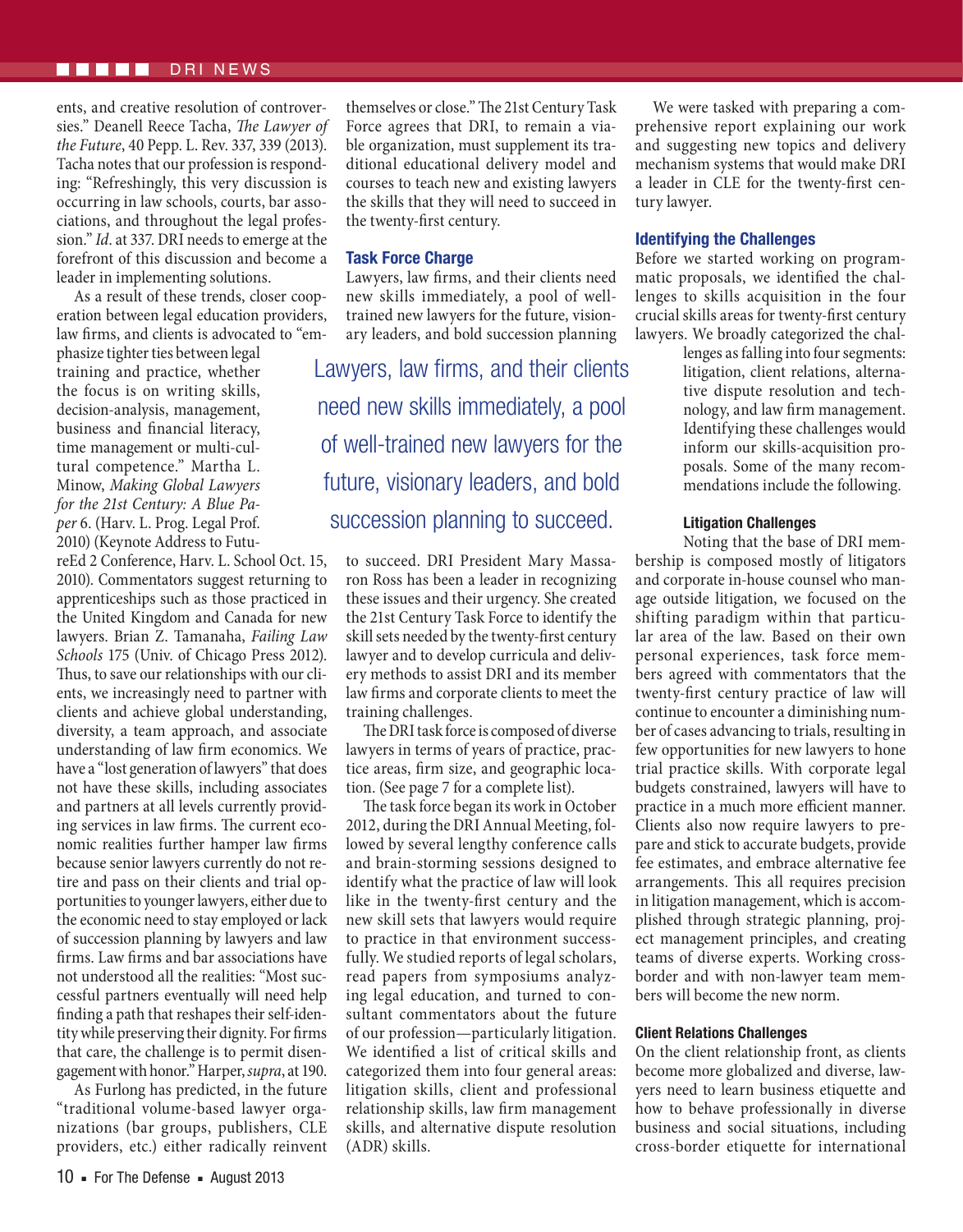clients and referral sources. In the age of corporate convergence programs, it is critical that lawyers provide services in a manner that will allow them to be seen as loyal and trusted client advisors rather than as providers of fungible legal services. Thus, attorneys need to understand how to get and keep clients in this changing environment.

# **Alternative Dispute Resolution and Technology Challenges**

More senior lawyers must embrace the skills

that Gen X and Gen Y bring to the table: the powerful use of technology and social media to manage cases efficiently and to obtain clients. Presenting to Gen X and Gen Y jurors also requires that litigators use new types of trial skills because these generations process information in different ways. Taking short attention spans into account, increased reliance upon technology and eye-catching visual experiences are required and have joined traditional oral advocacy as valued and necessary skills.

Clients have become focused on ADR as a cost-effective alternative to litigation in the courts. With the continuing shrinkage in the number of jury trials and the rise of ADR, lawyers handling disputes between clients will need a different set of skills than before. Negotiation skills have fallen by the wayside due to the overreliance on professional mediators rather than face-toface negotiations between the attorneys for disputing parties. aDirect negotiation may be much more efficient and reduce the costs of settlement efforts for clients. Approaching and effectively undertaking the "trial" of a case before an arbitrator or a panel of arbitrators involves different presentation skills from those that lawyers used before a jury of the twentieth century. Lawyers need to learn skills to help them partner with clients to develop reasonable, efficient, and enforceable arbitration programs that will withstand judicial scrutiny.

### **Law Firm Management Challenges**

On the law firm management front, rapid technological changes, the inability of lawyers to retire early due to recent economic declines, and the eventual exodus of Boomer lawyers when they can afford to depart, all create the need for law firm managers to be visionary leaders and change agents possessing financial acumen—all skills that law schools do not teach. It will be equally important that senior lawyers remain loyal to their firms and engage in thoughtful transitions of clients and opportunities to younger lawyers. Compensation structures will have to incent such behavior as well as reward practical skills training and mentorship of younger lawyers.

In the age of corporate convergence programs, it is critical that lawyers provide services in a manner that will allow them to be seen as loyal and trusted client advisors rather than as providers of fungible legal services.

#### **DRI'S Role**

So what does this mean for DRI? DRI has always been at the forefront of providing quality legal education, both nationally and internationally. DRI seminars are lauded by in-house counsel, private law firms, and claims professionals. Despite shrinking CLE budgets, DRI seminars remain fairly well attended. However, if DRI does not enhance its CLE offerings to meet the skills needed by the twenty-first century lawyer, law firm, and client, it will suffer negative consequences. More to the point, instead of just supplementing traditional legal education offerings, DRI should "radically reinvent" itself to emerge on the cutting edge of providing the type of CLE needed by the twenty-first century lawyer. Jordan Furlong, *The Evolution of the Legal Services Market: Stage 4*, Law21 (Nov. 8, 2012), [http://](http://www.law21.ca/2012/11/the-evolution-of-the-legal-services-market-stage-4/) [www.law21.ca/2012/11/the-evolution-of-the-legal](http://www.law21.ca/2012/11/the-evolution-of-the-legal-services-market-stage-4/)[services-market-stage-4/](http://www.law21.ca/2012/11/the-evolution-of-the-legal-services-market-stage-4/). DRI should lead this transformation. Furlong urges all involved in the legal profession to rise to the occasion, noting that

it involves screwing up our courage, building up our confidence, and letting our imaginations roam over the possibilities of 21st Century lawyering. It requires lateral thinking and creative brainstorming, anchored by a clear-eyed assessment of both our own strengths as professionals and the evolving needs of a globalized society. Once we've done that, once we've cleared that enormous (for us) hurdle, then the second stage is not only easy*—*it's almost fun. What could we do? What might we be? There is a vast, uncharted and unclaimed territory out there*—*what could we build on that new landscape?

Jordan Furlong, *The Evolution of the Legal Services Market: Stage* 5, Law21( Nov. 9, 2012), [http://www.law21.](http://www.law21.ca/2012/11/the-evolution-of-the-legal-services-market-stage-5/) [ca/2012/11/the-evolution-of-the-legal](http://www.law21.ca/2012/11/the-evolution-of-the-legal-services-market-stage-5/)[services-market-stage-5/](http://www.law21.ca/2012/11/the-evolution-of-the-legal-services-market-stage-5/).

DRI should rise to this challenge and let its imagination run.

# **Task Force Skills Findings**

Partly in response to the national consensus that alternative delivery systems for learning will be critical for all types of legal education, the task force studied poten-

tial alternative educational delivery models and evaluated ways to supplement the traditional DRI educational service delivery model with alternative options. Many ideas for new CLE delivery methods and topics emerged during our work, including some that DRI would deliver and some that DRI would develop but that others would deliver. As mentioned, we also identified the new skills that lawyers will need, concluding that the successful twenty-first century lawyer would need unique skills in four areas: litigation, client and professional relationship, law firm management, and alternative dispute resolution. Some of the many recommendations include the following.

#### **Litigation Skills**

The task force identified the following litigation skills as necessary to success:

- Trial skills with fewer trials and new age jurors
- Case evaluation skills, specifically so that a lawyer will know how to evaluate cases and prepare useful report letters and exposure analysis
- Witness interviewing skills that will allow a lawyer to obtain critical information in an efficient manner